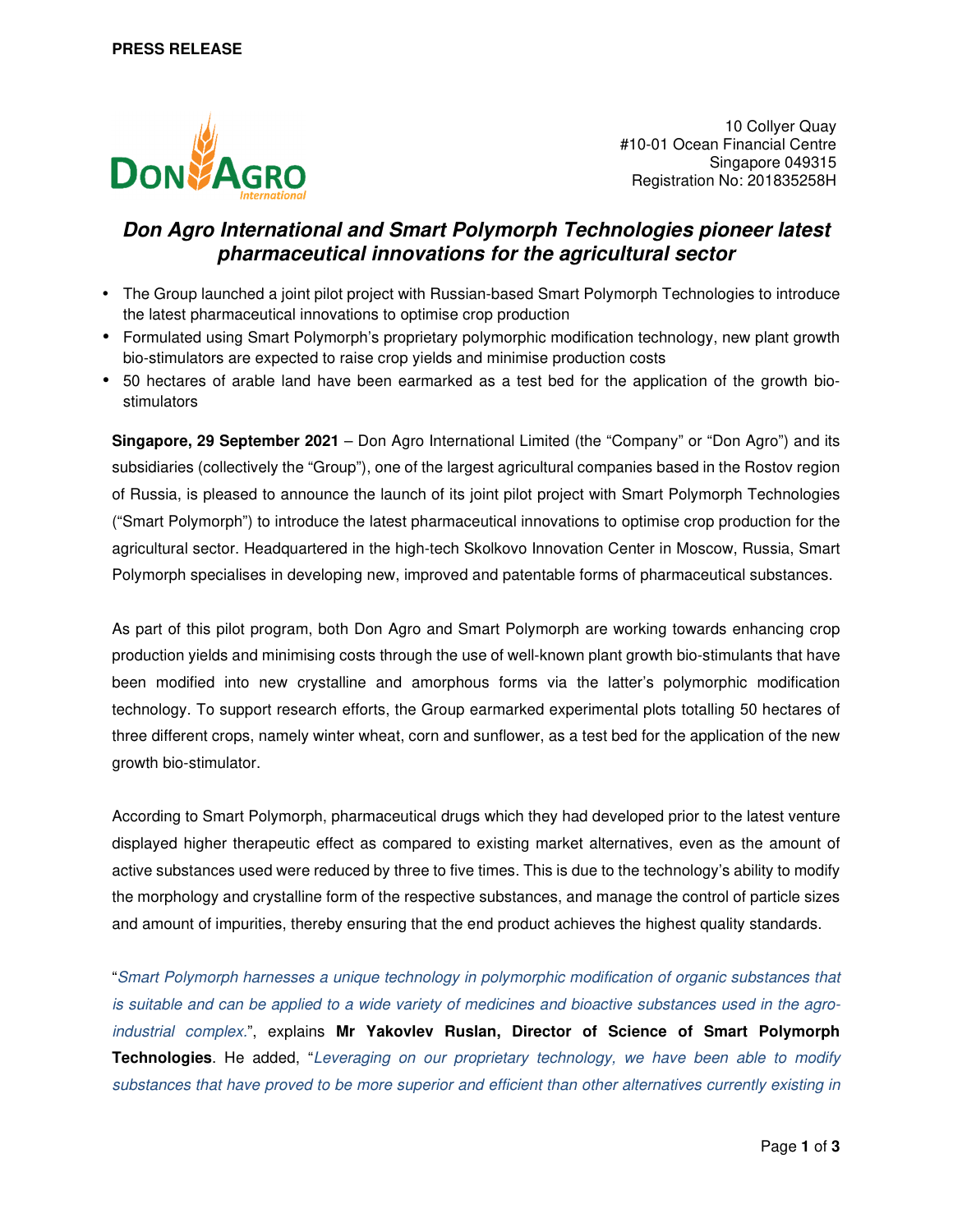the market. Backed by our successful track record to-date, we are confident that the same technology can be applied to the agricultural sector to enhance the effectiveness of plant growth stimulants, pesticides and other related substances."

On this latest initiative, **Mr Marat Devlet-Kildeyev, Chief Executive Officer of Don Agro** commented, "Over the years, we have continued to introduce modern farming techniques, adopt new technologies and implement industry best practices to set ourselves apart from our industry peers. This has included entering the market for organic wheat as well as adopting AI-powered autonomous driving technology to enhance our crop harvesting capabilities. Our latest joint pilot program is a step in the same direction as we apply new and innovative pharmaceutical technologies to our crop fields to achieve maximum crop yields at the lowest cost. Supported by our renowned partner in Smart Polymorph Technologies, we are confident that this initiative will reinforce our position as one of the leading innovators in the agricultural sector."

Since April 2021, the Group has begun cultivating winter wheat using bio-stimulants supplied by Smart Polymorph, with experimental efforts for corn and sunflower crops next in the pipeline. Once the respective crops have been harvested, an analysis of yields and quality of the final product will be carried out by the Group to determine the growth bio-stimulant's effectiveness. The introduction of bio-stimulants does not incur additional costs to the Group as the processes and technology required for sowing seeds and growing crops remain unchanged.

### – **The End** –

### **About Don Agro International Limited**

Don Agro is one of the largest agricultural companies in the Rostov region in Russia principally engaged in the cultivation of agricultural crops and production of raw milk. The Group is also engaged in crop production in the Volgograd region in Russia. The Group has a total controlled land bank of 67,340 hectares, of which more than 54,420 hectares are arable land. The Group owns approximately 17,200 hectares of its controlled land bank.

The Group's operations are principally located in the Rostov region, one of the most fertile regions of Russia, situated close to the Azov and Black Seas and the Don River which house major international ports. The Group's second operating division in the Volgograd region is located in close proximity to key trading routes including the Volga River. This allows the Group's customers, who are mainly traders and exporters, to save on transportation costs and, as a result, be able to offer higher prices for the Group's crops. Within the crop production segment, the Group is primarily engaged in the farming of commercial crops such as winter wheat, sunflower and corn.